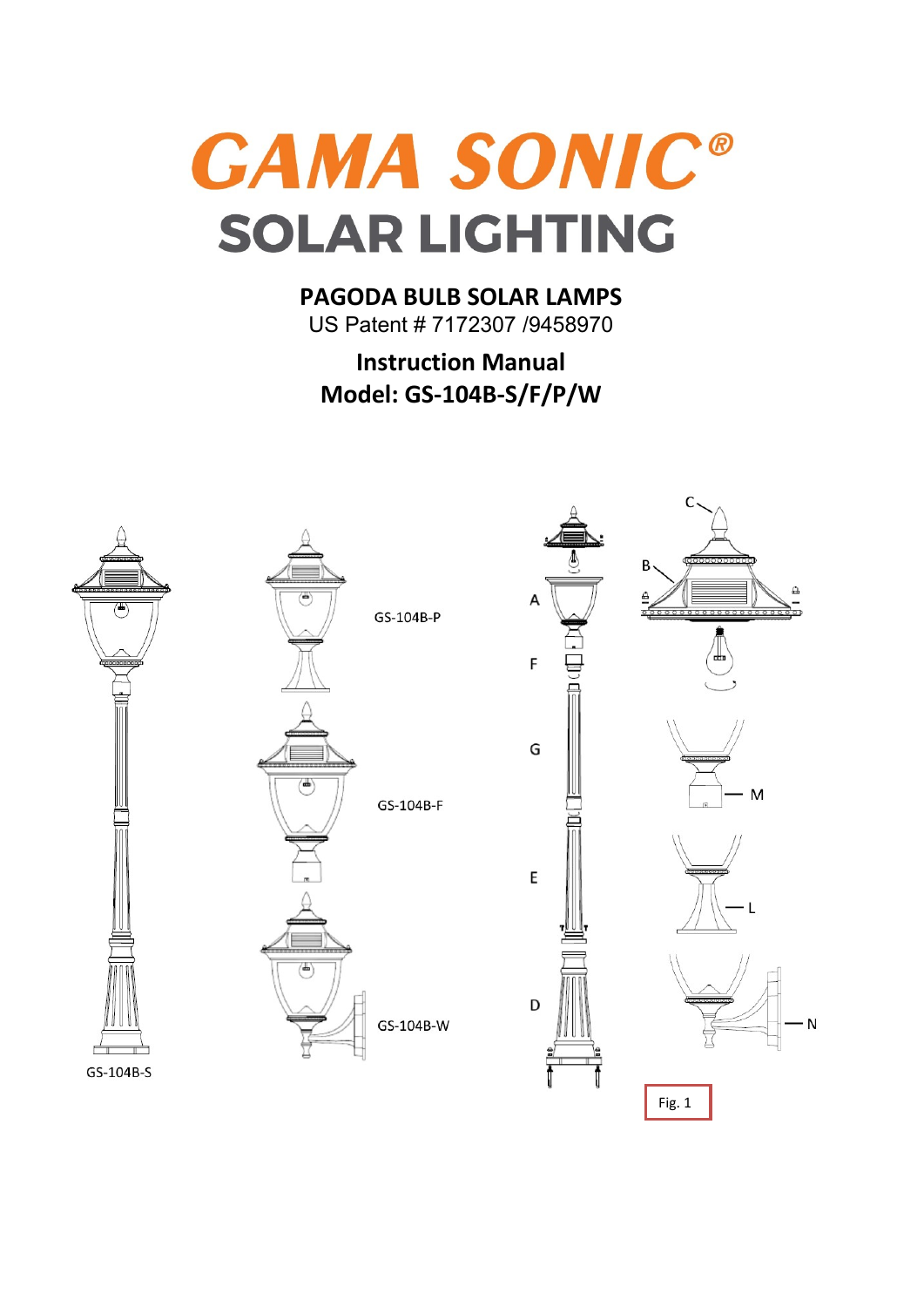## **Introduction**

Thank you for your purchase! GAMA SONIC® solar charged lighting eliminates the problems associated with most solar lighting available today. GAMA SONIC® solar charged lights are brighter and last all night with a typical solar charge. Unique design, superior light output and numerous installation options confirm the outstanding value of our product.

GAMA SONIC® has been recognized as a worldwide leader in the lighting industry for over 20 years. The company also offers unique multi-purpose rechargeable products that range from party lights to emergency lighting products.

#### **Technical Assistance/Warranty Claims/Replacement Parts**

Toll Free Number: **+1-800-835-4113** (only within the US) or [www.gamasonic.com](file:///C:/Users/PM/AppData/Local/Microsoft/Windows/Temporary%20Internet%20Files/Content.Outlook/W5KHCU4N/www.gamasonic.com) Visit our website or download the latest version of your instruction manual: [www.gamasonic.com/user-guides](http://www.gamasonic.com/user-guides)

**Please read the instruction manual carefully to obtain the best results from your purchase.**

**WARNING:** GAMA SONIC® Light bulbs are built and designed for Gama Sonic products only. They are not designed to be used in other electrical sockets. For the same reason, regular AC and/or Low Voltage bulbs cannot be used in Gama Sonic products.

**NOTE**: If you are replacing an existing gas or electric light, you must consult a certified technician to disconnect the gas or electricity before installation of solar lamp.

### **Solar Lamp Post Location**

For optimum light duration throughout the night, it is very important to mount your solar light in a spot where it will receive at least 2-3 hours of direct sunlight.

### **Operation Instructions for all models**

- 1. Unscrew the two knobs on the lamp top (B) to detach it from Part A.
- 2. Install the new GS Solar LED Bulb by turning into the bulb socket clockwise.

**NOTE**: Make sure to grip the light bulb by the base only and NOT the glass lens.

3. Turn ON the light by choosing your desired brightness level:

 **Low (I)** - last longer using dimmer light.

 **High (II)-** Brighter light output. (Fig. 4).

- 4. Reassemble the upper part of the lamp (B) with part (A) by attching the two knobs.
- 5. Install the finial (C) into the top (B) by twisting is clockwise.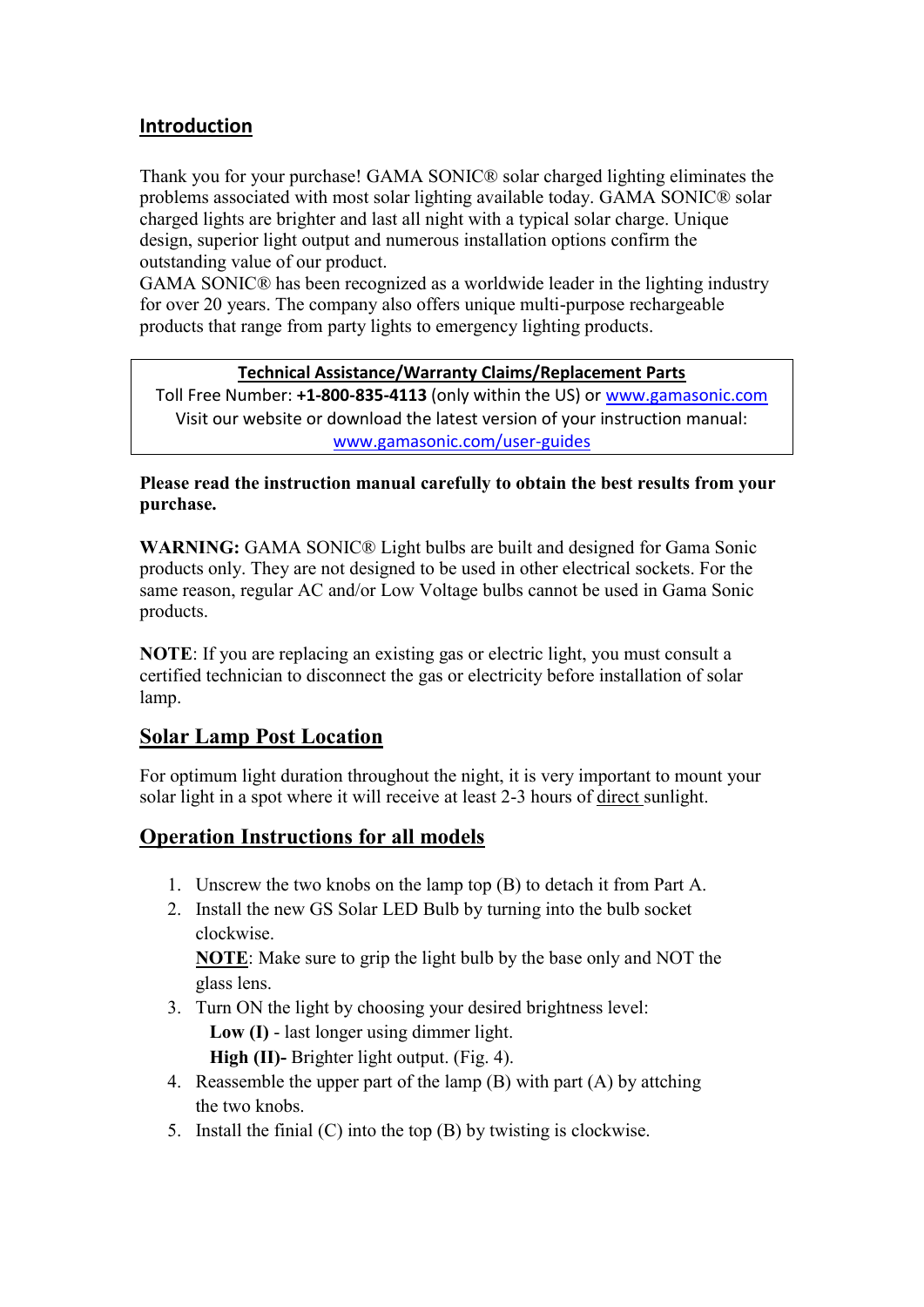## **GS-104B-S**

- 1. Mark and drill three holes, into a solid surface no smaller than the fastening screws. The holes need to be lined up with the holes of the lamp base (D).
- 2. Put the fastening screws (included) into the drilled holes with their threaded ends facing up (Fig. 2).
- 3. Place lamp base onto fastening screws and secure base with the nuts using a wrench (Fig 3).
- 4. Make sure the lamp base (D) is stable before installing Part (E).
- 5. Place part (E) on top of part (D) and tighten with the provided screws using a wrench.
- 6. Screw part  $(G)$  onto part  $(E)$  and part  $(F)$  onto part  $(G)$ .
- 7. Place Part (A) on top of Part (F) and tighten the 3 screws.



### **For models GS-104B-F/P/W**

Install the desired bracket  $[3"$  Fitter (M), Post (L), Wall (N) ] into light fixture (A) by turning it clockwise.

### **GS-104B-P**

Use a drill to make two holes in the desired surface, place provided anchors into holes, place the base (L) in line with the holes and secure using the provided screws.

### **GS-104B-F**

Place Part (M) on top of your existing 3" post and tighten the 3 screws provided to secure the lamp.

### **GS-104B-W**

#### **NOTE: Position your solar lamp facing south for best results.**

Use a drill to make two holes in the wall, place provided anchors into holes, place the wall bracket (N) in line with the holes and secure using the provided screws.